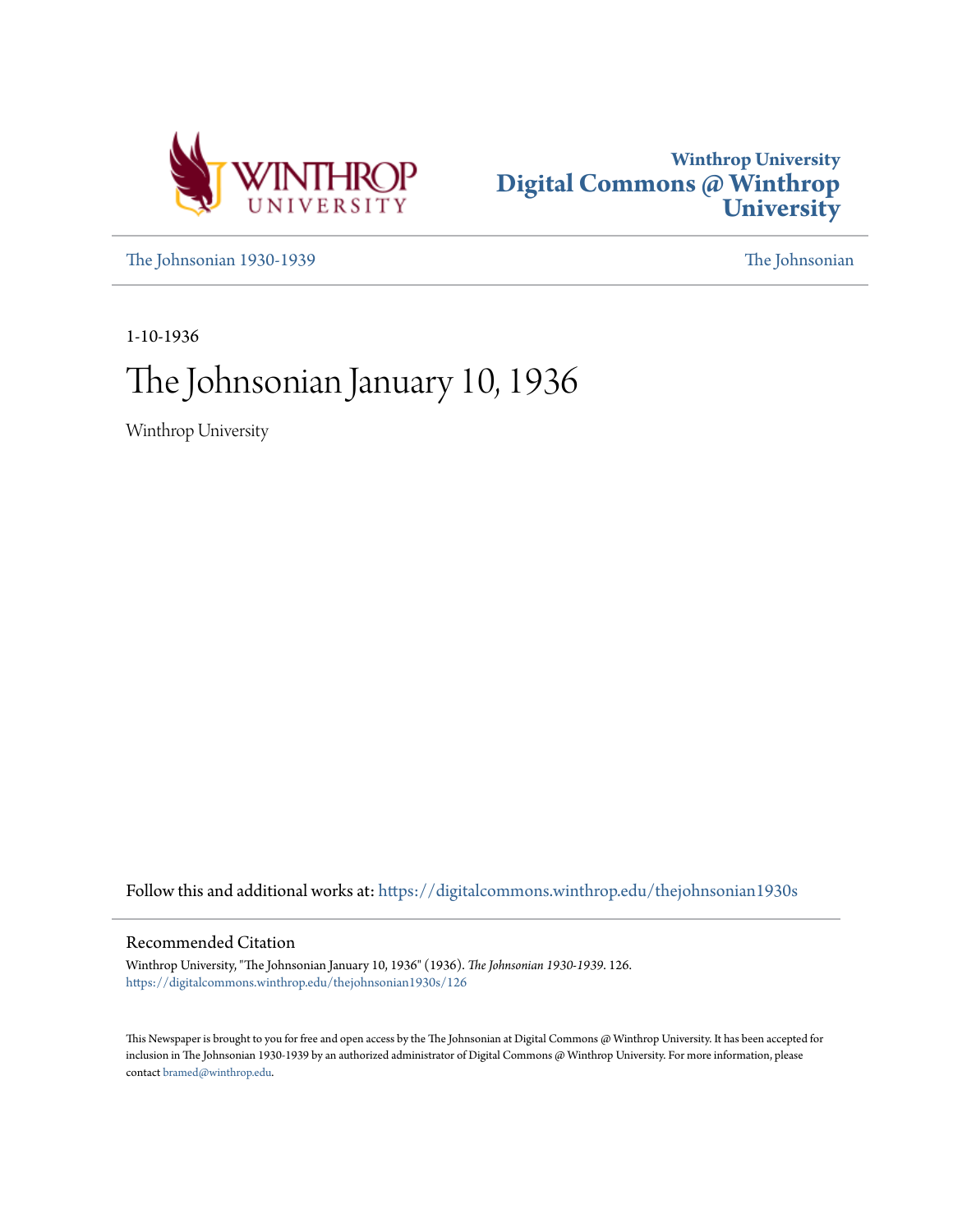# E OFFICIAL PUBLICATION OF THE STUDENT BODY OF WINTHROP COLLEGE **12 M** The Jol **BSCRIPTION, SLOP & TEAM**

**VOL. 12, NO. 13** 

# THROP COLLEGE COMMEMORATES SEMI-CENTENN

# **AMELIA EARHART TO SPEAX AT WINTHROP**

World's Premier Aviatrix to sk on Aviation Adventures-January 16th

Amelia Earhart, the world's premie

, Amelia Earland, the world's premier by the factor<br>at a premier by the premier of the premier of the fourth Artist Counter<br>of College, Thursday evening, January 16, as the fourth Artist Counter<br>and the model control of t

G a rew York punishes, expect, and the state of the state of the state of the state of the state of the state of the state of the state of the state of the state of the state of the state of the state of the state of the



DR WILLIAM CHANDLER BAGLEY ation, Teachers College, Columbia University

# ALUMNAE ASSOCIATION CHINESE EDUCATOR **SPOKE WEDNESDAY**

Dr. Yu

U. N. C., Discussed General

**Chinese Conditions** 

 $\overline{m}$  ch

Includes Founder's Dr. Char



DR. DAVID BANCROPT JOHNSON<br>Pounder and Pirst President of Winterop

- Pierinns Spensor Visit of State's

**Poet Laureate to Campus** 

January 6

Dr. Archibald Rutledge, Poet Lau

**METHODIST STUDENTS | ARCHIBALD RUTLEDGE** AT NATIONAL MEET SPEAKS AT WINTHROP g, of Nanking, New at

> phis Convention Held Recently

Meth and tallon ing people held a na

# **PROGRAM HONORS** DR. D. B. JOHNSON

Was President of the College for Forty-Two Years-Was Born **January 10** 

**FOUNDER'S DAY OBSERVED** 

Dr. W. C. Bagley, of Teachers' College, Columbia University, to Deliver Address

The measure of the measurement of the measurement of the stress of the stress parameters and properties of the stress parameters and properties of the stress in the stress in the stress of the stress in the stress of the s

Precident of Wattbroad Samuel and The Particular and Technical and Technical Allinnas are the Relice and Technical Samuel Control and Samuel Scheme and the extended of the state of the state of the state of the state of t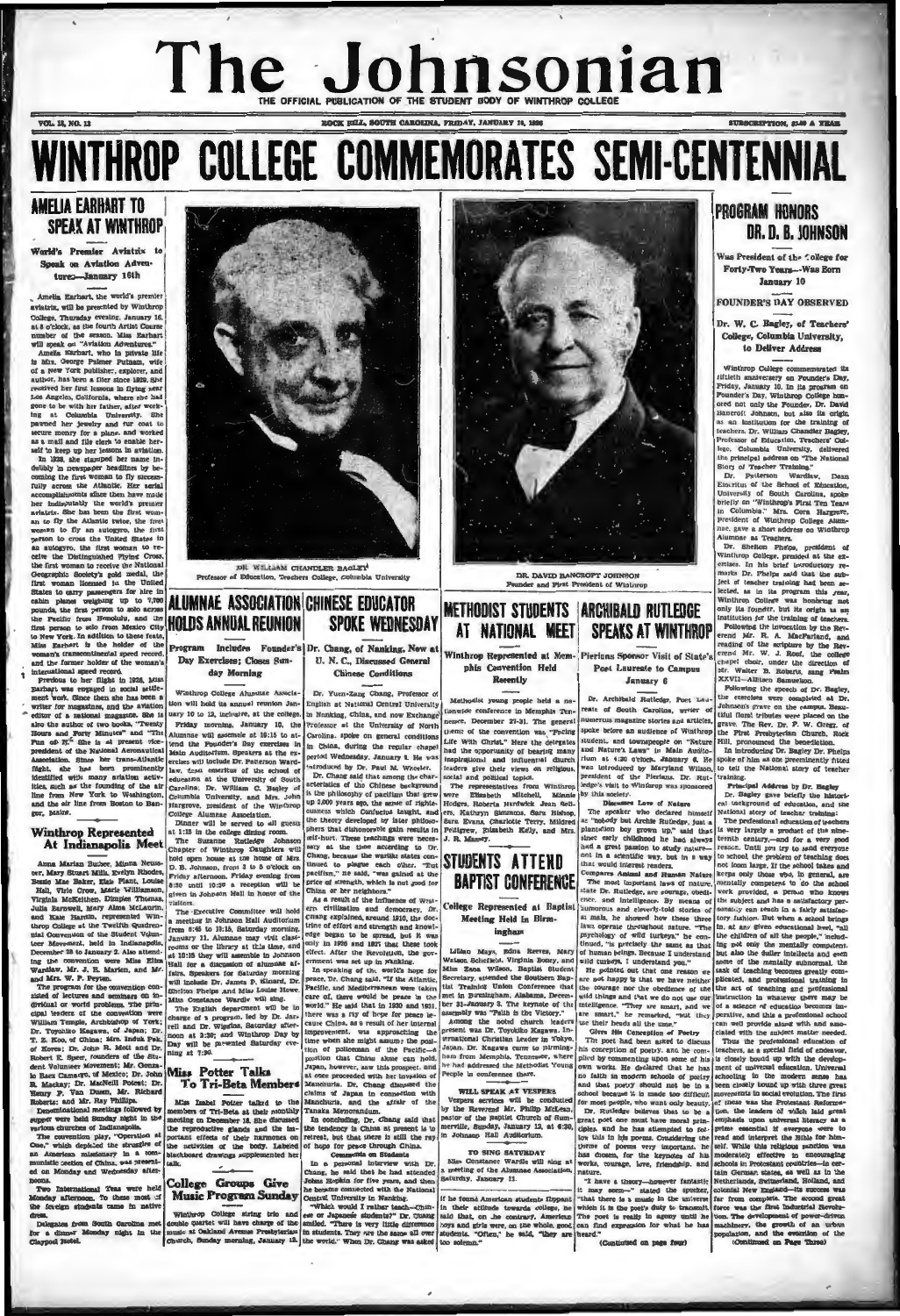# **THE JOHNSONIAN**

\$1.00 Per Year n Price

| Advertising Rates on Application                                                                                           |
|----------------------------------------------------------------------------------------------------------------------------|
| Entered as second-class matter November 21, 1923, under the Act of March 3,<br>1879, at the postoffice in Rock Hill, S. C. |
| Member of South Carolina Press Association                                                                                 |
| <b><i>EDITORIAL STAFF</i></b>                                                                                              |
| <b>BUSINESS STAFF</b>                                                                                                      |
|                                                                                                                            |
|                                                                                                                            |
|                                                                                                                            |
|                                                                                                                            |
|                                                                                                                            |
| ELIZABETH KERHULAS  Assistant Business Manager !                                                                           |
|                                                                                                                            |
|                                                                                                                            |
| <b>REPORTERS</b>                                                                                                           |
| Dot Manning, Annie Rosenblum, Virginia McKelthen, Mary Phillips, Hattie                                                    |

wart, Ruth Bethen, Mary Gallman, Lorena Onton Corena.

FUIDAY JANITARY 16, 1998

## FOUNDER'S DAY

Founder's Day, and Winthrop College o rates its fiftieth Funday. There is no need to talk here about the tender beginning<br>of our college and the careful nursing by which its founder foster-<br>ed it. There is no need to compare its size in 1886 with its strength in 1936; nor to sing the praises here of Dr. D. B. Johnson, to whom all projection due.

an prace is no need, for Winthrop College is a paean of praise;<br>she is a sturdy, living, thriving, joyous memorial beyond which is eded no words to tell the greatness and foresight of her founder, vorus to ten the greatness and foresignt of her founder,<br>elling pride in the hearts of us students who can call nor the sw ourselves daughters of Winthrop College.

## TO ALL AUTOGRAPA COLLECTORS

IV AREA AUXUMENTA UDLESTIUMS<br>An autograph collection is very rice. It may, in fact, be valuable. It will be even more valuable if your autographs are not of<br>living, but of dead celebrities. But not if you kill the celebrit trying to get his autograph.

Here at Winthrop, visiting notables are almost stampeded by<br>autograph seekers. We are forced to recall a recent afternoon subgraph seekers. we are uncertainty in the set of two visiting writers.<br>Some of the students assisting with the reception were unable<br>Some of the students assisting with the reception were unable<br>even to be introduced to graph fan

autograph rans.<br>Doubless these autograph seekers do not realize just how<br>selfish they are being. We can not, however, understand how they<br>can be blind to the delay and confusion they cause in the line as the visitor adjusts his spectacles, fumbles in his nocket for a ness on one foot, and scribbles-not his real cutograp D suicit, beautece on one accept of paper. It is exceedingly gracies<br>...but his name on a scrap of paper. It is exceedingly gracies us of ent to a perso or to cons don't make him regret it.

## **MISNOMER?**

After fifty years of growth. we point with pride to the Win-<br>throp of today. It has grown from the Winthrop Training School<br>for Teachers, The South Carolina Normal and Winthrop Normal<br>College, The Winthrop Normal and Indus

Carolina, into the present Winthrop College, the South Carolina<br>College for Women. We are proud of the mark that Winthrop has<br>set—but we do wish that she would acknowledge it.<br>For sixten reserve, hidden hereaft under a "f

er up task name assuces years ago. way mas the predict of the present one changed?<br>By allowing this old placque to remain, the college not only<br>symps a careless, indifferent attitude, but it allows visitors to gain an entirely erroneous impression of Winthrop. We have seen than one visitor confused by this placque.

is for us to urge the adva ement of the college and to wn its progress. Therefore, as we see it, one of the first make kı mans amove are progress. Americans, as we see up that should have been<br>made sixteer, years ago--and give our college its correct appela-<br>tion, "Winthrop College, the South Carolina College for Women."

# noms Now Equipped Emory University<br>For Pieasure Reading Student Hypnoti

ovies.

And your

cut.

blinked and asked what had happene -Amociated Collegiate Press.

 $B<sub>0</sub>$ 

st, spent thre

For Piessure Kuessa.<br>
In her endeavor to create in the Atlanta, Oa-Charles Huessa.<br>
students an interest in resulting Miles ory University states in the state of the mull integral in a hypnotic transe rece<br>
on of the mull

R<sub>o</sub>

right of the stocks in the lineary with local case of the stock and state about a<br>figure to books for pleasure reading. An other distribution are represented in this collection. Among them are:<br>Le that collection. Among t

coke for the case

m," and sends call semi-<br>  $g$  mes," which call semi-<br>  $A$  likewish a first to promote better<br>
is in the strovt to promote better<br>  $\min_{\theta}$ , heas Daous has distributed<br>  $\max_{\theta} g$  of Onm," and copies of the<br>
term of Onm," a

um has the wisdo<br>us he oan't decide w<br>belongs to, he spl

you know: Betty worked fo



Elizabeth Kelly-Deplorable is a mild

Elizabeth Kelly—Deplorable is a milid urge two the situation exists to the situation exists in the downstructure is a lower a late of node recent of the moment lock and key. Yet too many only and experiment state and the

one.<br>
Since there are dishonest people<br>
Since there are dishonest people<br>
span iitile we have, it assems that the<br>
noily effective aciution is-poing to be<br>
to lock our room doors.

Tarrel: Dimples Thomas:

ADDRESSED FARENTS, TEACHEES<br>
Professor Whils D. Magginis addressed the Parent-Teachers' Associa-<br>
dressed the Parent-Teachers' Associa-<br>
dro of Port Mill, Wednesday, Janu-<br>
ary 8.

NOW TO WIN A FOOTBALL GAME (In Str. Ned-Se-Ensy Lessons)<br>1. Send special telegrams to alumn<br>11 saking them to place bets agains

 $\frac{1}{2}$ Have coach hold check book in trant<br>Uwit<br>L

 $A$ **asure referee that all pe**<br>ed to opponents are  $rac{1}{1}$ 

Prof. W. O. Workman of Energy's or<br>stain team regardless of too many expressions at attempted to pest distinguished and<br>matter of demonstration  $B$ . Place on the goal like a large<br>proposition and continue a location. If o

suly, on the third day, he

The goal line.<br>1-2-The main Doc.<br>
A University of Minnstein student found the body of his missing uncle in<br>
found the body of his missing uncle in<br>
the anatomy is<br>
absoluted a school last month.<br>
The four was unable to be en bats in your belfry do fleet, cut,<br>
When you rap on your dome, and<br>
there's nobody home,<br>
Your head's not a head; it's a nut,<br>
--Quoted from News-Writng, when it was given to

(Editor's Note: This feature, write)<br>by one of our staff members is not ionded to reflect any one conventit e: This feature, written<br>staff members is not in-<br>et any one convention;<br>spresent the stiltude of

 $\overline{\phantom{a}}$ 

Effective<br>Eow did you stop your

,,,,,,,,,,,,,,,,,,,,,,,, Wright's Chiropody and

Phone 636

.<br>Bedaalbudaaabeessee

and the second contract and

 $\sim$ 

 $\sim$ 

Fractescor: "Can you give me<br>ample of a commercial appliant in sacient times?"<br>in sacient times?"<br>tens used in the Oarden of E<br>Periscope. or: "Oan you give me an

**BLUE SPECTATOR EXERCT CONTINUES INTERNATION CONTINUES INTERNATION CONTINUES INTERNATION CONTINUES INTERNATION CONTINUES INTERNATION CONTINUES INTERNATION CONTINUES INTERNATION CONTINUES INTERNATION CONTINUES INTERNATIO** .<br>\* \* \*  $\overline{a}$ an Link an  $-$ **The County TIOTED**  $\sim$ **ADAM'S LUNCH STAND** 

sily. He insisted upon accompanying o tie my shoe-"Such a cute little ed to know if it contai d any. anted to know it is consumer any toing to sat. I wonder now if I might<br>not have dispensed with his attentions<br>by presenting him with an all-day<br>sucker. Would that the thought had beturned to me sooner!<br>During the course of our conversa-

tion which was pealty with ominious tion, which was really quite amusing,<br>Johnny told use that he thought Dr.<br>Armentrout was a "cute little lady"<br>and that he was sure ha had made<br>quite an impression upon her, And he ndoubtedly had!

When we went back to the audite<br>rium, I took advantage of Mrs. Here When we went back to the audito-<br>rium, I took advantage of Mrs. Hard-<br>in's presence to toll him that sho was<br>the dean, and I would have to be very<br>quiet and good. Well, I must give him quiet and good. Well, I must give him<br>credit for taking the hind, because<br>throughout the remainder of the sension, he was neithar so noisy nor so<br>affectionate as before.<br>Some of the other delegates tell<br>for amusing storier

- someone of the other delegates tell<br>the convert of the other delegates tell<br>the bright in algebra should Johney the bright in the formula the bright<br>of the bright should be borour as sign for<br>this his convert in the same

## **Everlasting Hills**

Are On The Wand

Mass.-(ACP)-Poets and  $\sim$  $-1$ delivered to opponents are just . Worrenter, Mass.--(AOP)---Toots . 4 Stirte all propagands to the eff. hills and the results of the set of the set of the set of the set of the set of the set of the set of the set of the s 

commune to Liv. Wantson Avenue, premium and the data tends of the case can general inclusion case case as case of the liver include case of the case of the case of the case of the case of the case of the case of the case o

Vations at the granule product feest and a second to the state of Arabian chiefs at Arabian were regular with come of Arabian chiefs and the state both between the state of the state of the state of the state of the state



TEA POOM

 $D_{\text{multi}}$ 

 $\sim$   $\sim$   $\sim$ 

**INDEPENDENT** THET TO A NOT **ACEMOR** 

**TRY OFFE** 

Sandwiches Coffee

and **Ice Cream Riverviev Dairy** 

 $g_{\text{true}}$ 

**Main Giroup** 

 $-$ 

 $\sim$   $\sim$ 

*<u>Antuit for the</u>* 

**Continued for the Continued Property** 

The Universal Drink more than the company of  $\overline{\phantom{a}}$  $1000 - 1000$ 

In Made Hope by  $\frac{1}{2}$ The Cora-Cola **Bottling Co.** Camilina Sweets  $\sim$ --------------------**ELDER'S STORES** 

**Courteous Service** When you are real **Excellent Dining** hungry, give us a Room right un. **Service Control ELDER'S STORES** 

ANDREW JACKSON

Cartes

-------. . . . . . . . . . . . . .

# **David Bancroft Johnson**

Founder's day at Winthrop on January 10th, 1936, will be combined with a celebration of the Fiftieth Annuversary of the founding of Winthrop Training School.<br>Many years ago the faculty and students of Winthrop Westerlands iven, ne a nounay for the College as the first step toward<br>securing the observation of this anniversary as a fixed<br>appointment in the college calendar.

appointment in the Conege carenar.<br>
The Board of Trasteces acceded to these wishes and<br>
beginning in 1922, every year on the 10th of January,<br>
the College has honored its founder by appropriate cere-<br>
monies. This Golden A

crusses or court caronna and beyond.<br>The people of South Carolinears are proud of Winthrop<br>and her accomplishments and the management of this<br>bank joins all South Carolinians in extending Congratu-<br>lations to Winthrop upon



## **BLUE SPECTATOR**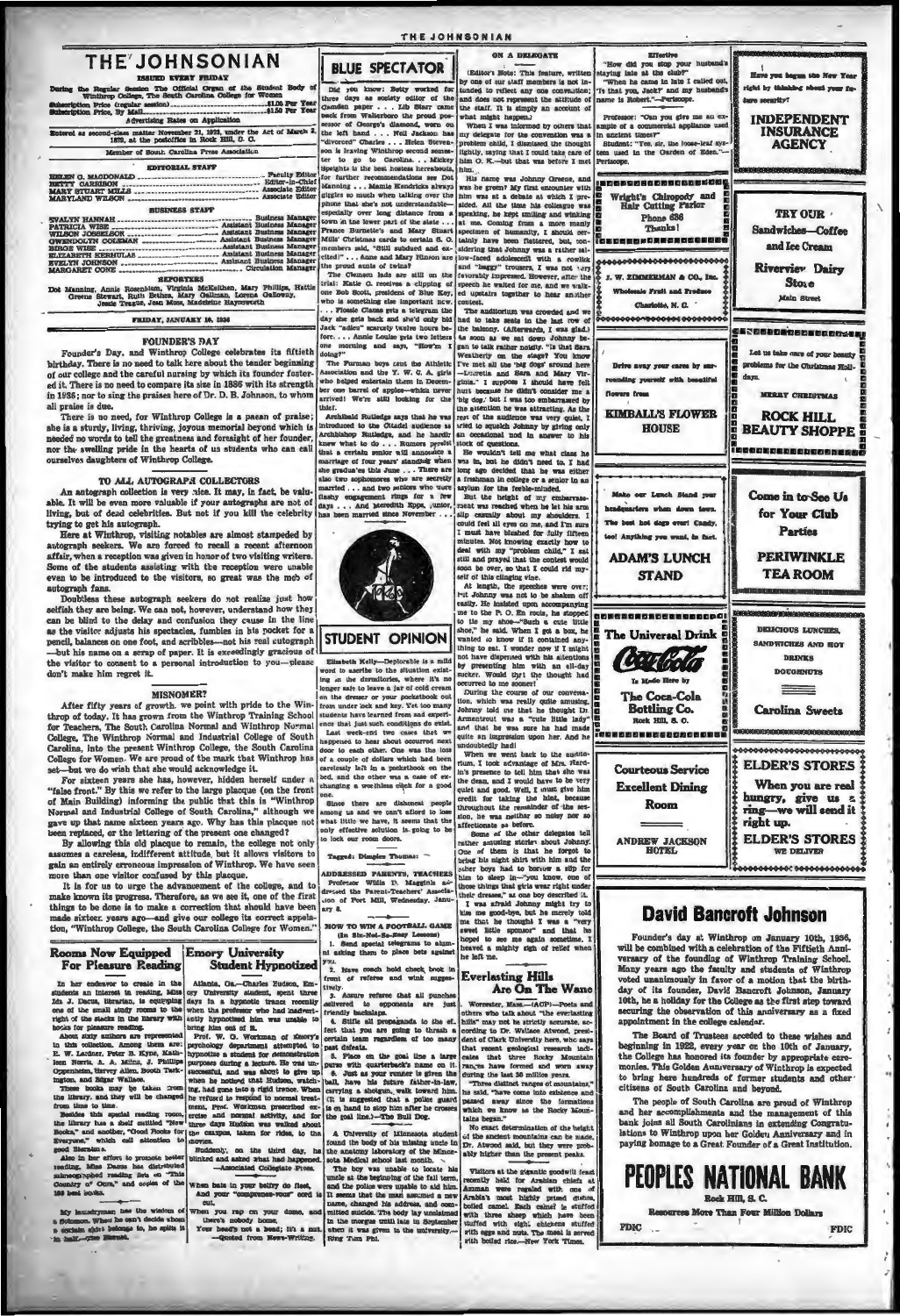## **WINTHROP COLLEGE FIFTY YEARS OLD**

Trom Page One)<br>combined to make the<br>school farmer and school farmer factory system communed to make the defined in the universal achool far<br>more compelling than were the religious sanctions of an entire time. Along<br>with this, of course, the third great<br>movement in favor of the universal universa<br>rited deol was undergo  $x \cdot x$ namely, political democracy<br>adual expansion of the aut-<br>the consequent demand for<br>the of trained and informed at; namely, political de th its gr re and the co

ntant as have been the contrir the industrial seronium<br>gral school, however, it is<br>to note that the first really nt to n t to note that the new really<br>systems of modern universal<br>were organised among ron-<br>is peoples and at a time<br>preceeding the appearance<br>ness peoples of an industrialceratio peopos and the appearance of the proceeding these peoples of an industrial-<br>applies of an industrial-<br>who in his immerial "Addresses<br>who in his immerial "Addresses<br>of German People" convinced both<br>and their rulers and their rulers that the only the German states after their<br>stin from the defeats of the<br>conte wars lay in universal edu-<br>. It was the practical idealism of<br>t educational reformer that made  $\overline{at}$ re the fervor arouned by Fig.  $\frac{1}{100}$ 

a rest detection in triorner that makes a per adetail in the Praco-Pracotical control in the state in the state in the behavior of the control in the state in the state in the state in the state in the state in the state

In 1870, another Napoleon Hed Toron ruled formed another Hernel to a Napoleon the Eittle.<br>Internet to as Napoleon the Eittle.<br>Internet to ask Napoleon the Eittle.<br>Internet to base for himself a place in the set of the sta

**Th** re's a certain ch rs bring-We have all kinds in every co ment! We like for you to be

**REID'S FLOWER SHOP** 

**Insure Yourself** against loss when you buy building materials from

**CATAWBA** 

**LUMBER CO.** 

ability) the world had ever known. the Northern and West

probability the world and error howen. When the Prince<br>of the count When the Prundish commander, Ownel by the Prundish commander, Ownel to the<br>count of the present of the present of the present of the present of<br> $\mathbb{R}^n$ 

cut theories which also is a coracting to the solution of the Hiterature region. The meaning of Elisabeth II curve over the property results of the product of the product of the product of the product of the product of th

 $\theta^8$  bet define the the Pranco-Prussian wave allows the spin and the spin and the spin and the spin and the spin and the spin and the spin and the spin and the spin and the spin and the spin and the spin and the spin an

THE JOHNSONIAN

m. in part be cause of the economic setbeak of the Cord Will War and in part technique in Structure in the Versie version of the version of the conditions for the conditions for the conditions for the conditions for the conditions and i urean and finductrial areas rather than<br>in the farming areas. Many Southern than<br>cities, however, had had public school<br>systems before the Citri War and after<br>the war these systems were continued<br>and added to. Among them w happy char  $\begin{minipage}{.4\linewidth} \textbf{happr} \textbf{ chaos} & \textbf{in} \\ \textbf{Johnson was superinheadent} \\ \textbf{in} \textbf{Columnula.} \textbf{Hs} \textbf{ recognized and tra} \\ \textbf{on} \textbf{f} \textbf{anional} \textbf{tr} \end{minipage}$ int of school d the imr connens. En reconhesi the im-1 Early Pays of Wiskless (scheme and he permatod the high pays of Wiskless of Parketina and he may be a more and he becomes the state of the symbol commissiones to ask and columbia, denote a in Columbia. He recognized the importance of professional training for<br>teachers and he persuaded the city<br>Board of School Commissioners to es-

ded on<br>anuary 15, cemior statistic<br>in chapel, Wedn<br>Be prepared to or will be voted an Ja wemness prepared to nor<br>wing:<br>Most Popular,<br>Prettiest. cllowing:<br>
1. Most Popular,<br>
2. Prettiest,<br>
2. Best All-round,<br>
4. Most Faluable.<br>
5. Most Faieresting<br>
7. Most Faiered,<br>
8. Most Faiered,<br>
8. Most Priendly.

Early Days of Win-

**NOTICE** 

Early Days of Wieldrop<br>
Dr. Patterson Wardlaw, in his address on "Winthrop's First Ten Years<br>
in Columbia," declared, "judged by re-

Garment Needed and one that Fits Your MARIE H. GOULED "Three Silent Messenvers"

When better cleaning and dyeing is done

 $O$  homeover  $m(11, 3)$  and  $M$ 

**SHEPEPS CLEANING** 

We Want to Please You and Serve You!

metics, drugs, and miscellaneous articles

Come in and See Them!

**RATTERREE DRUG CO.** 

**MARIE H. GOULED** 

A Rit of New York in Rock Hill OFFICIATION TO DRIVE OFFICERS

Budget.

A glamorous array of Spring Coats and Dresses-arriving daily. You'll find just the

We carry a world-famous line of cos-



A special presentation of<br>
A special presentation of<br>
Bouquet Learthéric (Perfumed<br>
Eau de Cologne) contaiting of<br>
Anyhodis, and Lotus Co-1. Bouquet Learthéric<br>
Anyhodis, and Lotus Co-1. Bouquet Learthéric<br>
conveys a silen

Remember your hostess with this aift and she'll smber your hostess with this gitt and sh<br>mber you by it. Ideal for frequent c<br>sions. And, chiefly, for yourself, at ho  $\frac{1}{2}$  $\sim$ or traveling. Set - \$1.95

J. L. PHILLIPS DRUG CO.

Don't Miss Friedheim's **CLEARANCE SAL** EI No Greater Values Anywhere Than in Our<br>January Clearance of Ladies'<br>Ready-to-Wear **Now Going On! Savings Galore! Drastic Reductions on Dresses, Coats, Suits<br>Reductions Range From**  $1_4$  to  $1_2$  off **One Extra Special Rack DRESSES S1** Class Out <u> De Bernard (de Bernard de Bernard)</u> One Extra Special Rack of DRESSES **SS**W Close Out **FRIEDHEIM'S** No Approvals-No Exchanges-All Sales Final-Strictly Cash